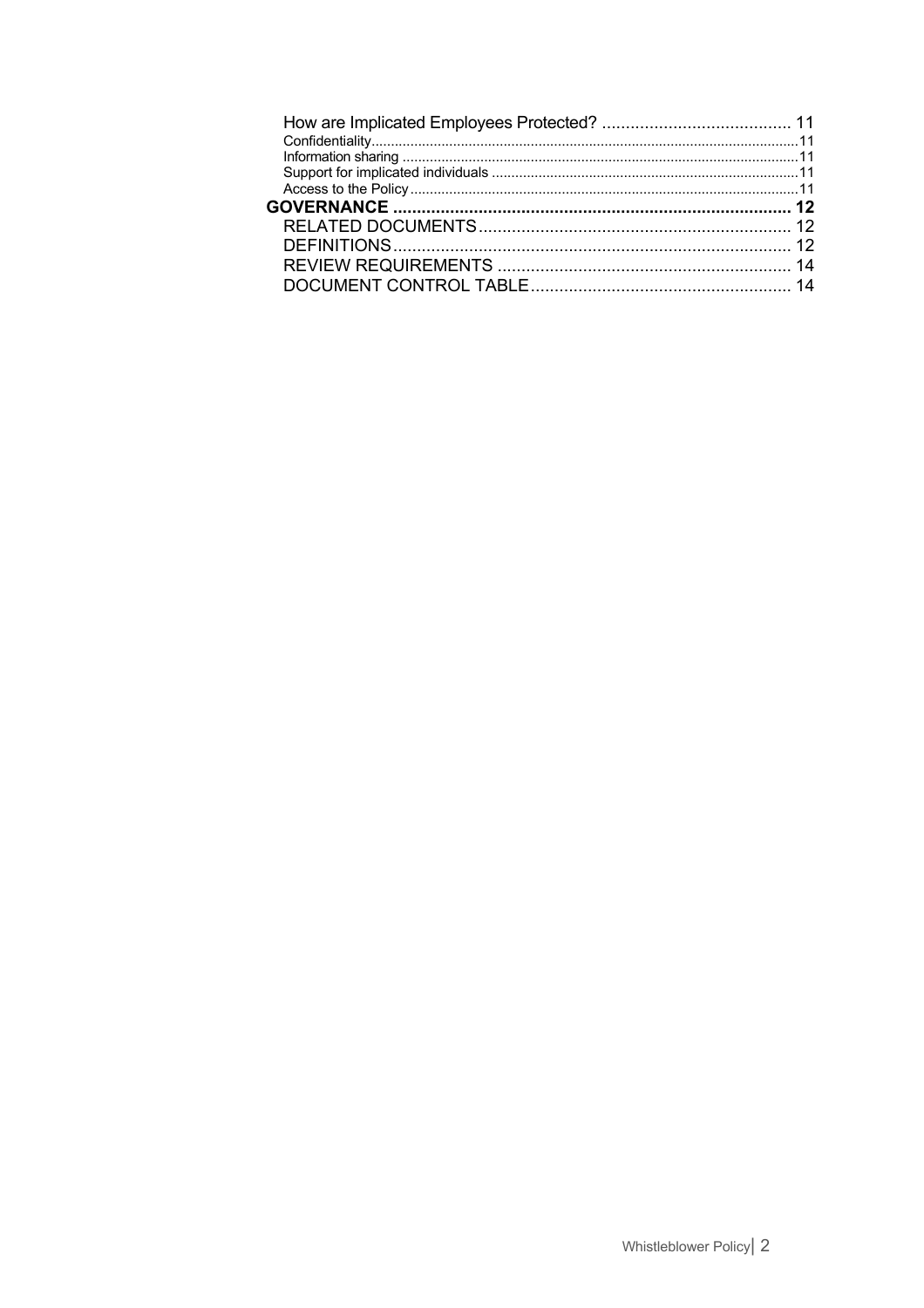# **POLICY**

## **Introduction**

AWA is committed to promoting a culture of integrity and ethical behaviour, where our decisions, actions and conduct reflect and reinforce our values. If you raise a whistleblower concern under this policy, you should feel confident that you can do so without fear of personal detriment. All whistleblower reports made under this policy will be treated seriously and we will investigate them carefully.

All AWA directors and employees are required to report whistleblower concerns and comply with this policy.

## **Purpose**

This policy outlines the processes and protections you are entitled to if you decide to raise a whistleblower concern (Reportable Conduct).

This policy aims to provide clarity on:

- the importance of raising your whistleblower concerns;
- explain how you qualify for protection as a whistleblower under the Corporations Act;
- how to raise a whistleblower concern;
- how a whistleblower concern will be dealt with: and
- your rights and protections so you feel safe to speak up.

### **Whistleblower Concerns**

By reporting your whistleblower concern regarding suspected misconduct (Reportable Conduct), you can help make AWA a fair, safe and honest place to work and assist in preventing theft, fraud and dishonesty. We would like to identify and address any wrongdoing as early as possible, so raise your whistleblower concern as soon as you can.

#### **Who can raise a whistleblower concern?**

Individuals both within and external to AWA can raise a whistleblower concern under this policy and qualify for protection under the Corporations Act. Eligible Whistleblowers include current and former:

- employees and directors;
- contractors:
- consultants;
- suppliers;
- third party providers;
- brokers; and
- auditors.

In addition, Reportable Conduct may be raised by an associate, relative, dependent or spouse of these individuals.

AWA employees and Directors may also raise a whistleblower concern under Bendigo & Adelaide Bank's Whistleblower Policy and qualify for protection.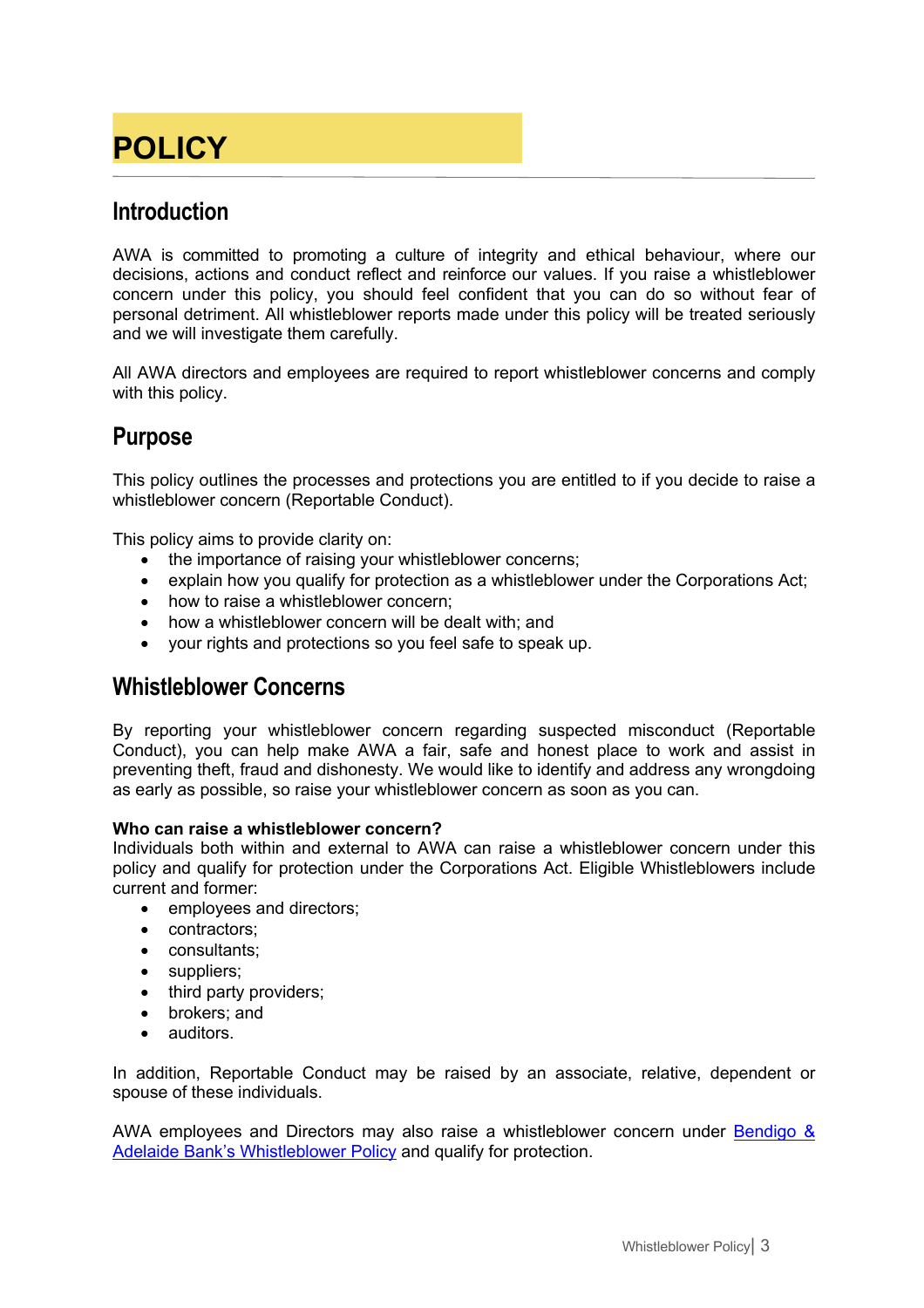The above whistleblowers will be provided with the protections and services outlined within this policy.

#### **What is Reportable Conduct?**

A 'whistleblower concern' or 'Reportable Conduct' refers to a concern regarding past, present or future suspected or actual breach of law, AWA's Code of Conduct, any other BEN policy, or any policy adopted by AWA.

Reportable Conduct includes an activity, conduct or state of affairs that is illegal, unethical or improper. For example:

- allegation of criminal activity (theft or fraud):
- unethical behaviour;
- failure to comply with a legal obligation, including taxation obligations;
- significant breaches of AWA's Code of Conduct, any other BEN policy, or any policy adopted by AWA;
- breaking any law administered by ASIC, APRA or the Commonwealth; and
- activities that represent a danger to the public or the financial system.

Please note that matters not relating the above Reportable Conduct will not be covered by whistleblower protections under the Corporations Act. Further, personal work-related grievances may be **excluded** from this policy if they do not also relate to Reportable Conduct. In those circumstances, the personal grievance will be handled under AWA's Grievance Policy - see below for more information.

#### **Personal Work-Related Grievances**

A work-related grievance is a concern or complaint made by an employee relating to their work or the work environment. A grievance may arise from a policy adopted by AWA, or may relate to an act, omission, situation or decision that an employee believes is unfair, discriminatory, unjust or unreasonable.

A grievance may come about as a result of any of the following examples:

- disputes between employees or between employees and managers;
- working conditions or workplace health and safety (excluding disputes arising from Enterprise Agreements);
- discrimination, harassment (including sexual harassment) or bullying;
- performance counselling and Performance and Development Plans; and
- return to Work.

We take work-related grievances seriously. For them to be best resolved we recommend that you discuss it directly with your leader or senior management. If you are not comfortable doing this, you can lodge an anonymous concern through the external BEN Whistleblower Service provider, but this does not mean you are eligible for the protections.

If you need assistance in determining if your concern is Reportable Conduct and a whistleblowing matter, or if it is a personal grievance, contact a Whistleblower Disclosure Coordinator.

#### **Reasonable grounds**

You will not be disadvantaged for reporting a whistleblower concern under this policy, even if it turns out you are mistaken.

We will focus on the quality of the information concerning the Reportable Conduct, not on the motivation of the whistleblower.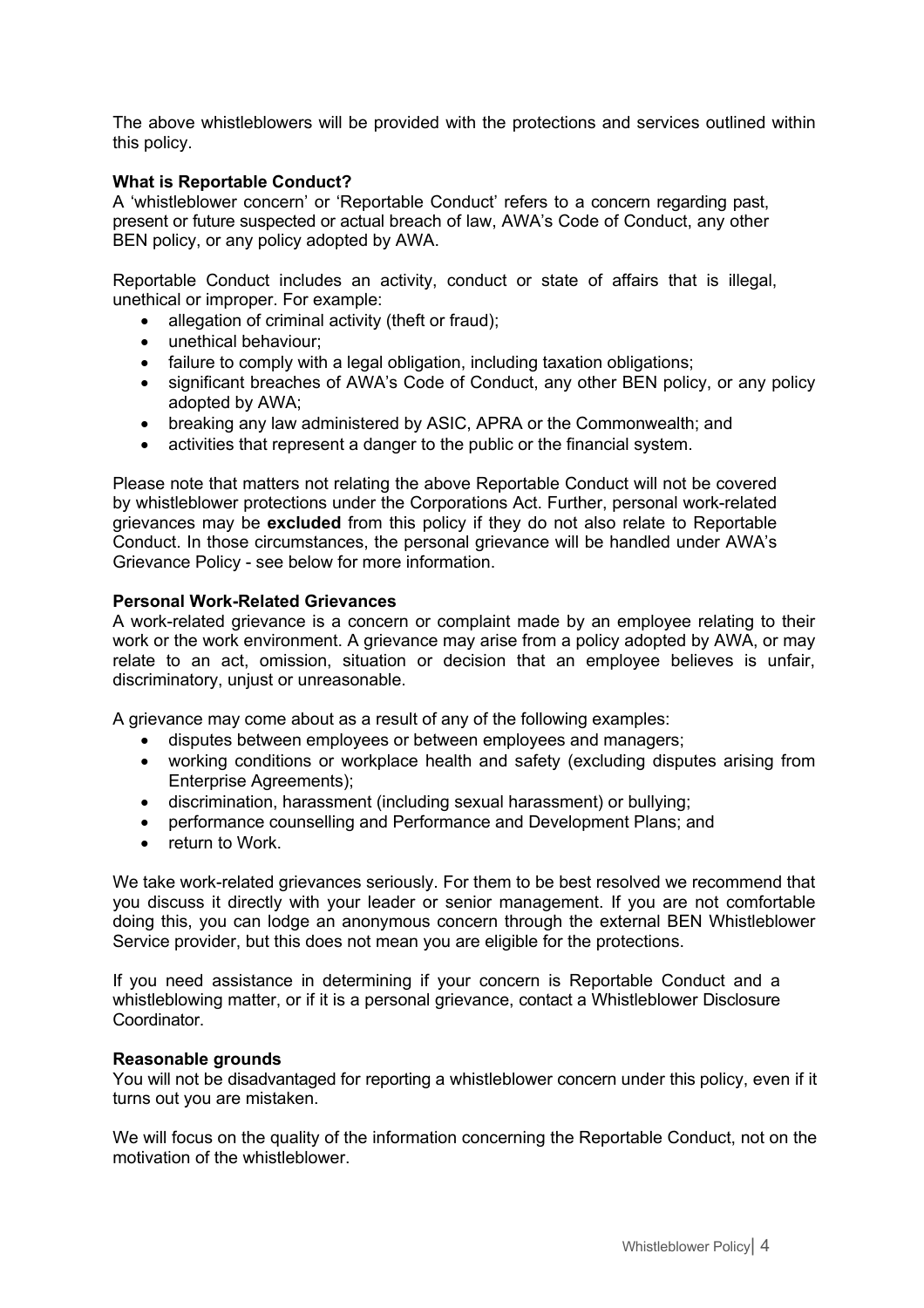Where it is shown that a person has raised a whistleblower concern that is deliberately false or misleading under this policy, the matter will be treated seriously, and appropriate disciplinary action will be considered. Any disciplinary action will be governed by AWA's Performance and Misconduct Policy.

## **Reporting a Whistleblower Concern**

#### **How do I raise a whistleblower concern?**

There are two avenues you can use to raise a whistleblower concern and receive protection:

- via BEN's external Whistleblower Service; or
- contact one of AWA's Eligible Recipients.

If you decide to report a concern you can do so by disclosing your name, or you can report the matter anonymously.

#### **External reporting**

You can report your whistleblower concern regarding suspected misconduct through BEN's external Whistleblower Service. This whistleblower reporting service is provided by an independent third party and is currently managed by Deloitte.

You can contact the BEN Whistleblower Service through any of the methods set out below.



#### **Online**

Use the Online Report Form – this contains step by step instructions to assist you in making your disclosure http://speakingup.deloitte.com.au



**Email** speakingup@deloitte.com.au

 **Phone** BEN Whistleblower Hotline - toll free 1800 223 150



 **Post** BEN WHISTLEBLOWER SERVICE Reply Paid 12628 A'Beckett Street Melbourne Victoria 8006

#### **Choosing to remain anonymous**

Whether you want to stay anonymous or not when you contact the BEN Whistleblower Service is up to you. We recognise that maintaining confidentiality is important to the integrity of the whistleblower concerns process and to protect the welfare of people making reports.

The BEN Whistleblower Service will keep any information you give about yourself confidential within the BEN Whistleblower Service. However, the BEN Whistleblower Service will disclose it if required by law to do so.

If you do decide to remain anonymous, please be aware that this may impact on the ability to investigate your concern.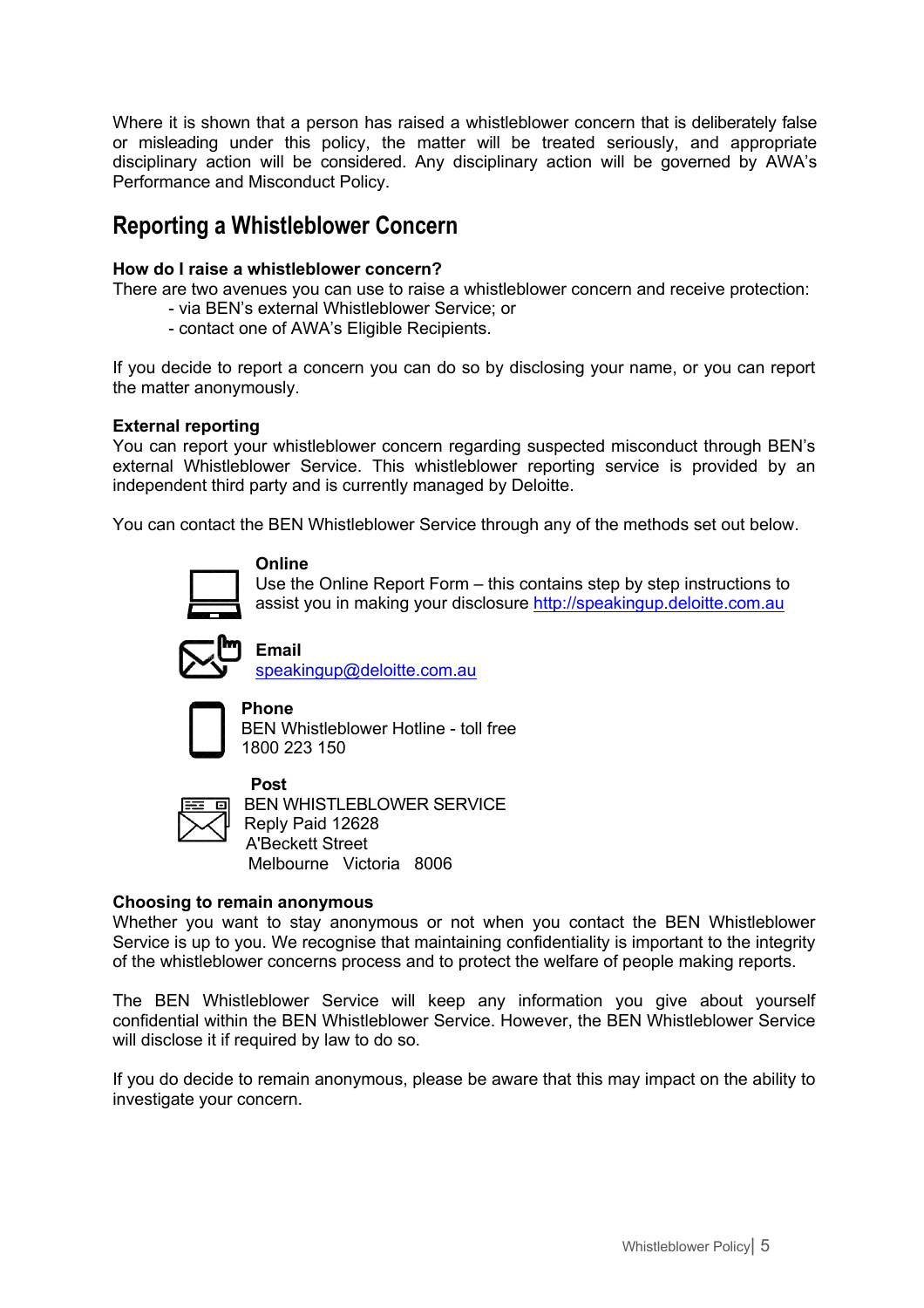#### **The BEN Whistleblower Service**

The following outlines the process when a report is made to the BEN Whistleblower Service:

- Telephone calls to the BEN Whistleblower Service are not recorded, nor is there a caller ID to identify the call. Your report will be known only by a reference number unless you choose to tell the BEN Whistleblower Service your name.
- Tell the BEN Whistleblower Service as much as you can when you blow the whistle on misconduct. For example:
	- names of people involved
	- names of any witnesses
	- date, time and location of the misconduct
	- details of any proof
	- money or assets involved
	- how often you think the incident has happened
- The BEN Whistleblower Service will advise you of the protection available under the legislation.
- The information will be provided through to the relevant BEN Whistleblower Disclosure Coordinator who is independent of anyone named in the report.
- If you provide your name and contact details, this information will only be known to those required to have this information to investigate the matter.
- If you choose to remain anonymous, feedback will be made available on the BEN Whistleblower Service portal, which you can access using the case ID and password, which you will receive at the end of lodging your initial report.
- You always have the option of providing additional information or making note of any concerns of adverse treatment, via the BEN Whistleblower Service portal once you have logged in.

#### **Reporting to Eligible Recipients**

If the above options for raising your whistleblower concern are not available for any reason, you can also contact an "Eligible Recipient". AWA's Eligible Recipients are:

- AWA's directors:
- AWA's company secretary;
- Members of AWA's senior leadership team, and
- The auditor of AWA

You can do this by:

- Speaking with them in person or by phone; and
- Before disclosing your whistleblower concern, inform the Eligible Recipient that you would like to make a report under this policy.

An Eligible Recipient may direct you to raise your whistleblower concern via BEN's external whistleblower service if considered appropriate.

If an Eligible Recipient is the subject of your report, or if you have another reason to believe that the Eligible Recipient is not likely to deal with your concern properly then report your concern via BEN's external Whistleblower Service as outlined above.

#### **Other ways you can raise your whistleblower concern**

Nothing in this policy is intended to limit you from disclosing Reportable Conduct or providing information to a government agency, law enforcement body or a regulator in accordance with any relevant law, regulation or prudential standard.

You may also qualify for protection if you are an Eligible Whistleblower and choose to make an Emergency Disclosure or a Public Interest Disclosure - these terms are defined in the 'Definitions' section of this policy. Specific criteria apply when raising your concern under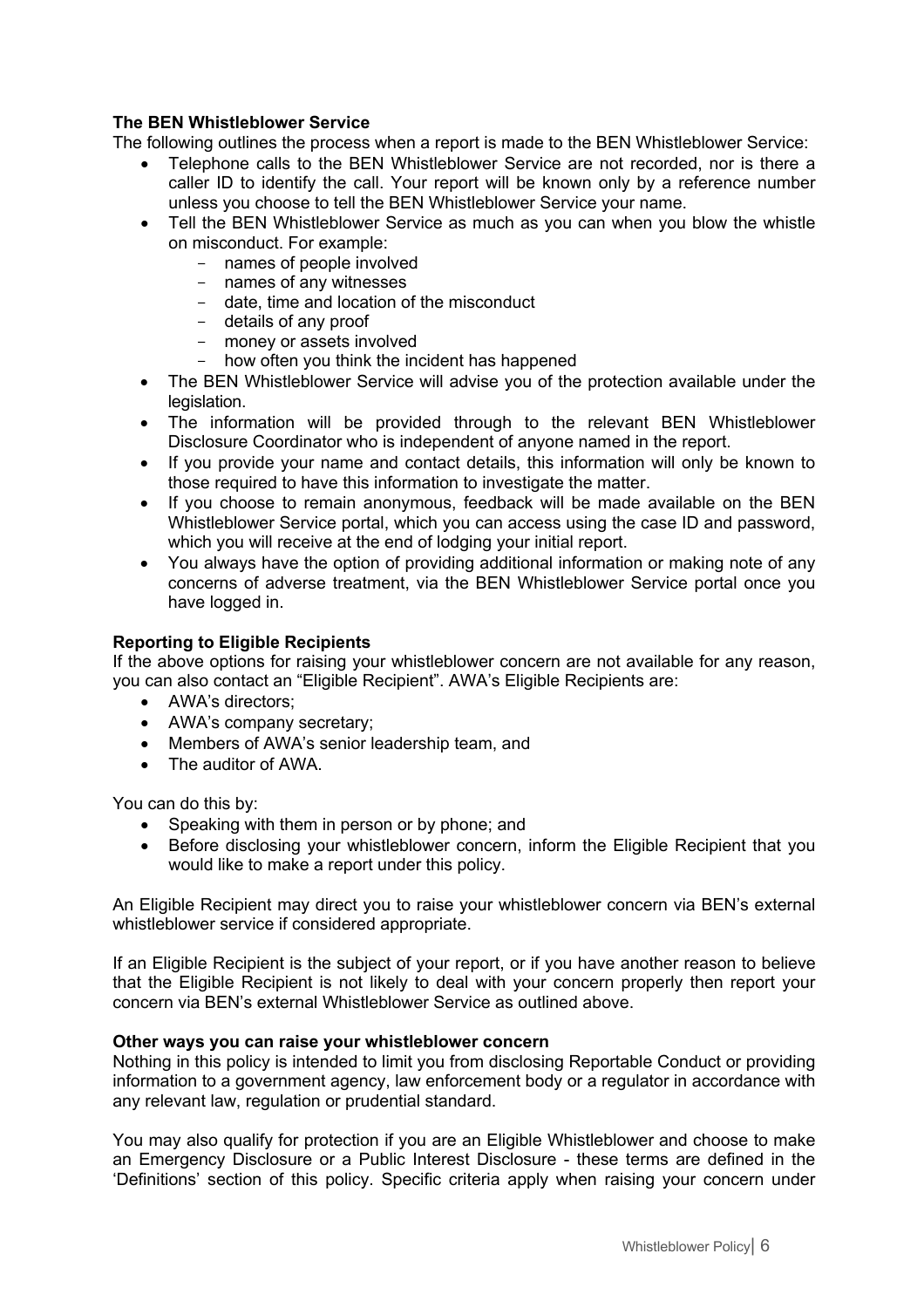either of these methods of disclosure, and it is recommended that you contact an independent legal advisor before making an Emergency Disclosure or a Public Interest Disclosure.

## **Investigation Protocols**

The investigation process will differ depending on the nature of the misconduct being investigated. It may be a formal in-depth investigation, or a broad review or audit on the subject matter or the work area disclosed. The purpose of the investigation is to determine if whistleblower concerns are substantiated, with a view to remedying any misconduct uncovered, where practical.

When you raise a whistleblower concern, the relevant BEN Whistleblower Disclosure Coordinator will investigate the report or review or audit the conduct as appropriate. They may use an Investigator to conduct an investigation and where the BEN Whistleblower Protection Officer determines it is necessary, an external expert may also be engaged to assist.

Each report will be assessed to determine whether it qualifies for protection and whether a formal, in-depth investigation is required. In circumstances where it may be unclear whether your disclosure qualifies for protection, we may decide to treat you as if you were protected as a whistleblower.

All investigations will be conducted in a fair, objective and independent manner and all reasonable efforts will be made to preserve confidentiality.

To avoid putting an investigation at risk, if you make a report under this policy you are required to keep confidential the fact that a report has been made (subject to any legal requirements).

If you provide your details, feedback will be provided initially within seven days and then regularly while the investigation is in progress, with a further update when the investigation has been finalised. Please note that there may be circumstances where it may not be appropriate to provide you with details of the outcome.

If you choose to remain anonymous, feedback will be made available on the BEN Whistleblower Service portal, which you can access using the case ID and password given to you at the end of lodging your initial report.

If you choose to remain anonymous, your identity will not be disclosed to the investigator or to any other person. Information that is likely to lead to your identification may be disclosed without your consent, provided that:

- It is disclosed for the purpose of reasonably investigating the whistleblower concern; and
- All reasonable steps are taken to reduce the risk that you will be identified.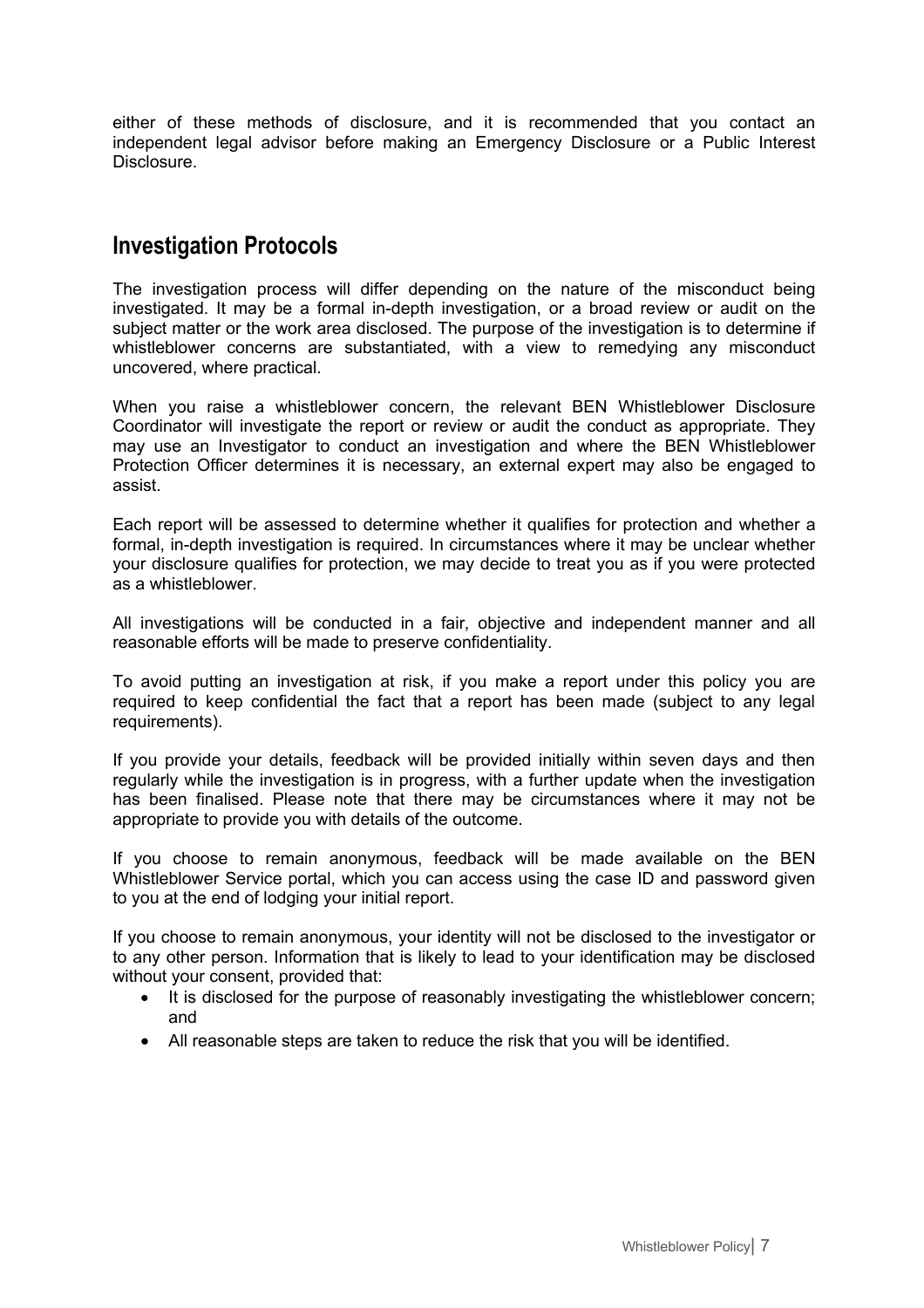#### **Reporting A Whistleblower Concern: Process**



#### **Whistleblower concerns that are justified**

If the Whistleblower Disclosure Coordinator is satisfied on completion of an investigation that the whistleblower concern/s raised are justified, they may make recommendations for further action.

The Whistleblower Disclosure Coordinator will take the following into account when making recommendations:

- Where appropriate, develop recommendations in consultation with the relevant stakeholders;
- Aim to stop any misconduct or circumstances that may be in breach of the law, AWA's Code of Conduct, any other BEN policy, or any policy adopted by AWA;
- Aim to minimise any damage or loss to AWA or BEN from the matter;
- Identify the action recommended to be taken; and
- Consider if information should be provided to AWA's insurers or other third parties.

#### **Whistleblower concerns that are not justified**

If the Whistleblower Disclosure Coordinator is satisfied that a whistleblower concern is not justified, they will make a recommendation of no action in relation to the whistleblower concern. The Whistleblower Disclosure Coordinator has discretion to make this decision without undertaking an investigation if the circumstances justify it.

If a report of a whistleblower concern is considered by the Whistleblower Disclosure Coordinator to have been deliberately false or misleading, and wasn't reported anonymously, the Whistleblower Disclosure Coordinator may recommend that disciplinary action be taken against the person making the report. In this case the matter must be dealt with under AWA's Performance and Misconduct Policy, (and any other relevant policies or procedures).

#### **Reporting to third parties**

In certain circumstances you may have a legal obligation to make a report to a third party,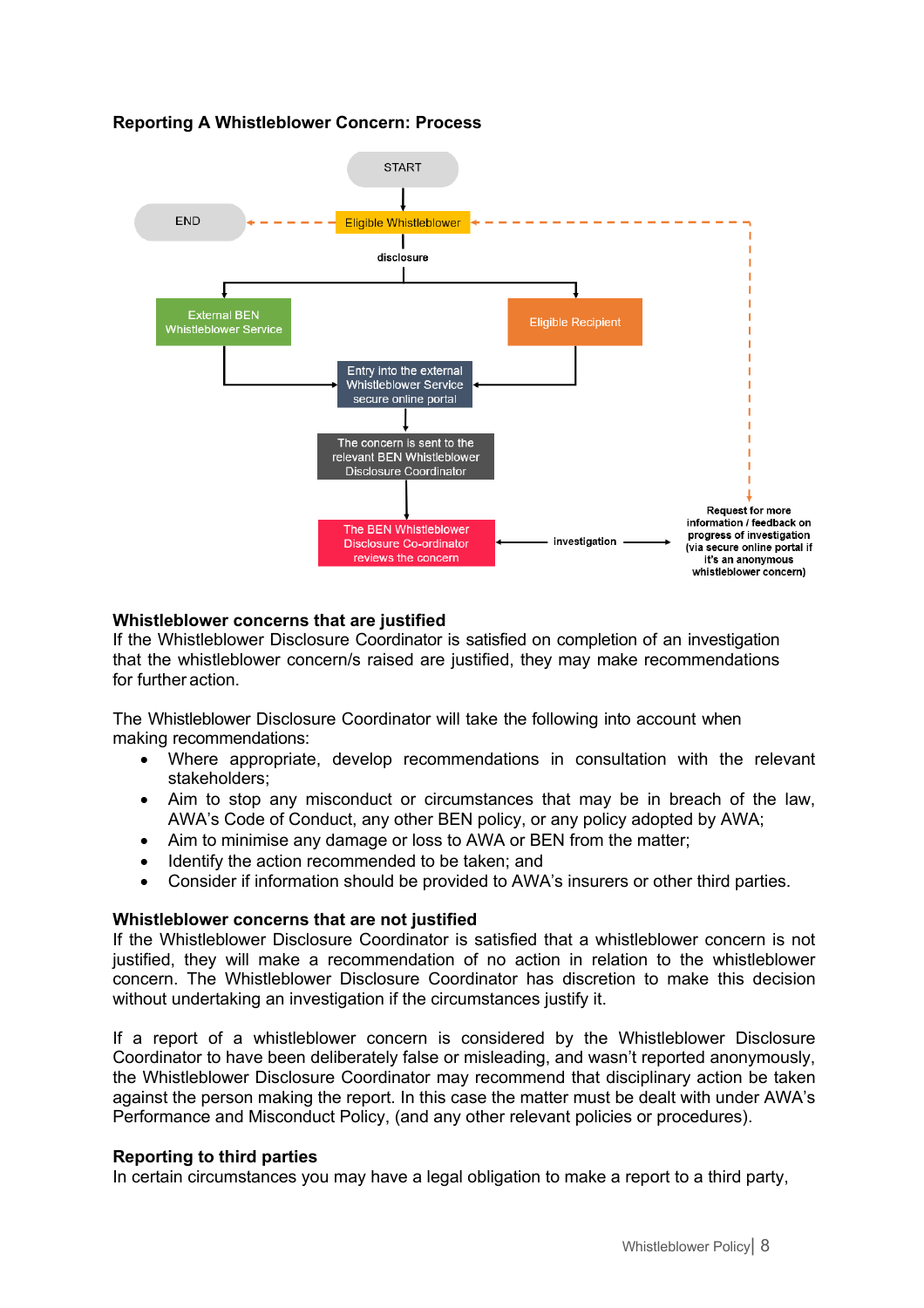such as a statutory body or government department. You should make sure that you meet all reporting requirements. BEN's Whistleblower Protection Officer can advise you on these reporting obligations.

#### **Record management**

Records provided to or produced by AWA that relate to a report are the property of AWA. Retention of the records is governed by the following guidelines:

- The storage and retention of the records must comply with appropriate laws, BEN's document retention policies and the Agreement between AWA and BEN.
- There must be appropriate safeguards to maintain the confidentiality of records including the identity of the person making any report.
- Records, whether paper or electronic, relating to a report, must be stored securely and be accessible only to persons with the appropriate authority.
- All physical evidence or other materials relevant to an investigation, such as recordings of interviews, must also be stored securely with the confidential documents. Any electronic files produced in relation to whistleblowing reports or investigations should be password protected and securely stored in a restricted folder or drive.
- All reporting will not include information that may lead to the identification of the reporting person.

### **Support and Protections for Whistleblowers**

**You will qualify for protection as a whistleblower under the Corporations Act if you are an Eligible Whistleblower.**

#### **Civil, criminal and administrative liability**

A whistleblower will not be subject to any civil, criminal or disciplinary action for making a report that is covered by this policy, or for participating in any subsequent investigation.

Provided you acted without malice, you are not liable for defamation.

However, this policy will not protect you if you are also involved in the reported misconduct or illegal activities, or if the report is deliberately false or misleading. Anyone who reports a whistleblower concern but is later found to have been involved in wrongdoing related to the concern, will not be protected in relation to their role in the reported wrongdoing. However, in some cases the making of the report may be a mitigating factor.

#### **Confidentiality**

If you choose to disclose your name, every effort will be made to protect your identity.

Information about your identity and information that is likely to lead to your identification may be disclosed in the following circumstances:

- Where the information is provided to ASIC, APRA or the Australian Federal Police;
- Where the information is disclosed to a legal practitioner for the purpose of obtaining legal advice in relation to the operation of applicable whistleblower protection laws; or
- Where you consent.

If your whistleblower concern relates to an allegation against a person, in most cases it will be necessary to disclose details about the whistleblower concern raised to the person against whom an allegation is made, to enable them to respond. In these circumstances, we will take all reasonable steps to reduce the risk that you will be identified. You may refuse to answer questions you feel could reveal your identity at any time, including during following up conversations.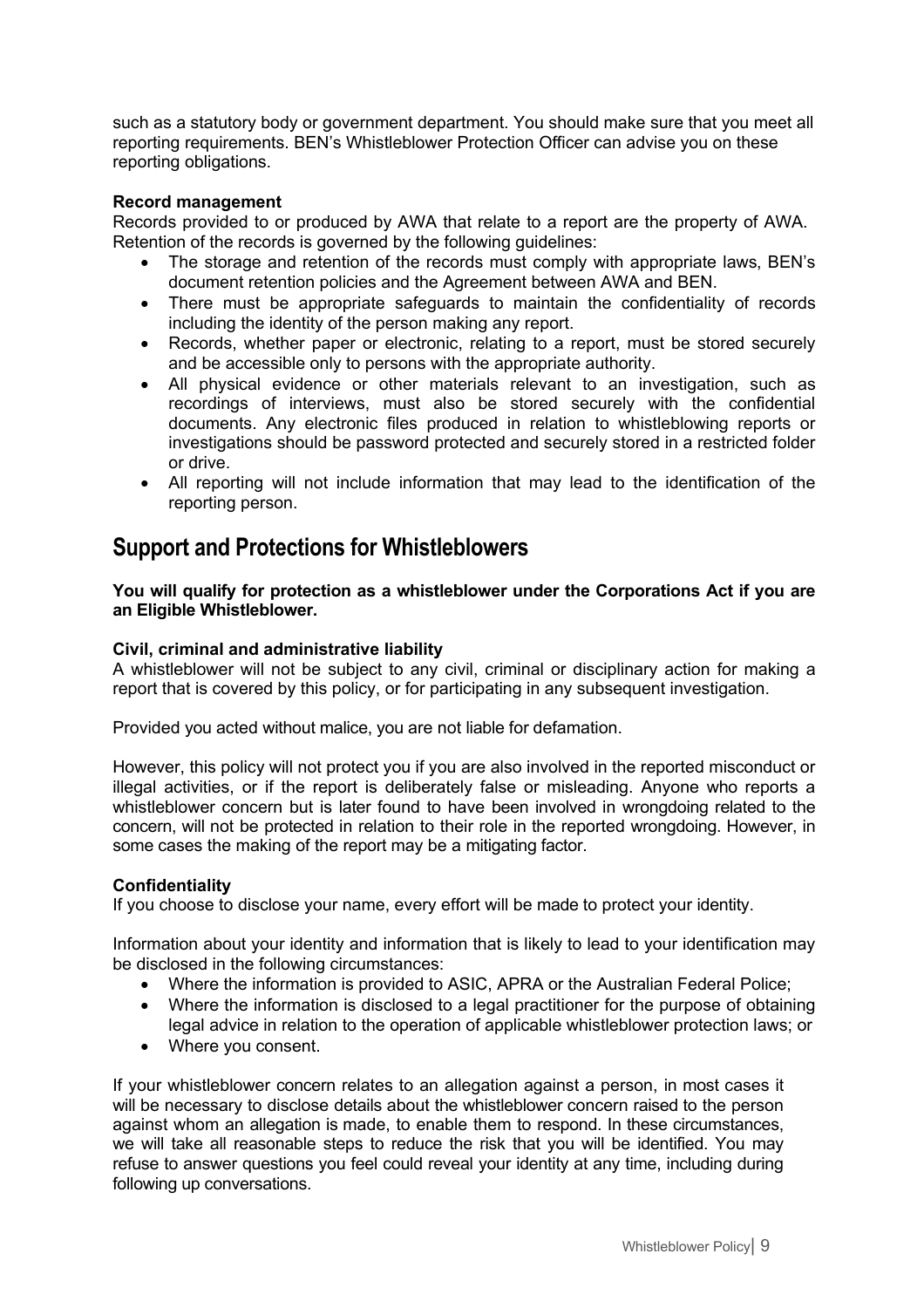If it is not possible to keep your identity anonymous during the investigation, we will take all reasonable steps so that you will not be disadvantaged in your employment or arrangement with AWA.

It is illegal for a person to identify a whistleblower discloser or share any information that could lead to the identification of a discloser, outside of the above circumstances. You can lodge a complaint about an actual or suspected breach of confidentiality by contacting BEN's Whistleblower Protection Officer, or by lodging your complaint with ASIC, APRA or the ATO for investigation.

#### **No detriment**

You will be protected from actual or threatened detriment as a result of raising a whistleblower concern or potentially raising a whistleblower concern. You will be protected from victimisation – victimisation may include termination of employment, a reduction in your terms and conditions of employment, demotion, unfair or unequal treatment in the workplace, or if you are a supplier, cancellation of your contract.

Retaliation in any form against an individual who reports misconduct under this policy (even if the report turns out to be mistaken) or who helps in the investigation of a report, will not be tolerated and will be treated as a breach of this policy and AWA's Code of Conduct.

You will not be protected from actions that are not detrimental conduct. Examples of activities that are not detrimental conduct include management of unsatisfactory work performance, as long as the action is in line with AWA's Performance Counselling Policy, or actions that are undertaken to protect you from detriment – such as changing your usual work location.

If you have made a disclosure regarding Reportable Conduct and believe you have been or are likely to be disadvantaged in any way by an employee, including your manager, director or third party because you have made a report, please contact BEN's Whistleblower Protection Officer for assistance. The Whistleblower Protection Officer has specific responsibilities including protecting those who raise a whistleblower concern under this policy.

**Note**: The Whistleblower Protection Officer is BEN's Chief People Officer.

You may also seek independent legal advice or contact a relevant regulatory body (such as ASIC, APRA or the ATO), if you think you have suffered detriment.

#### **Support for whistleblowers**

We understand that raising a whistleblower concern can be stressful and difficult. Whistleblowers are encouraged to make use of the Employee Assistance Program, a confidential counselling service available to all AWA employees at any time.

You may also contact the Whistleblower Protection Officer within BEN, who may appoint an independent support person to assist you in managing your health and wellbeing. Be aware that this action may require you to consent to disclosure of your identity, or information that could lead to the disclosure of your identity.

Anonymous whistleblowers will need to proactively report any adverse treatment if it is experienced by them, so we can work with them to rectify actions taken against them.

#### **Compensation**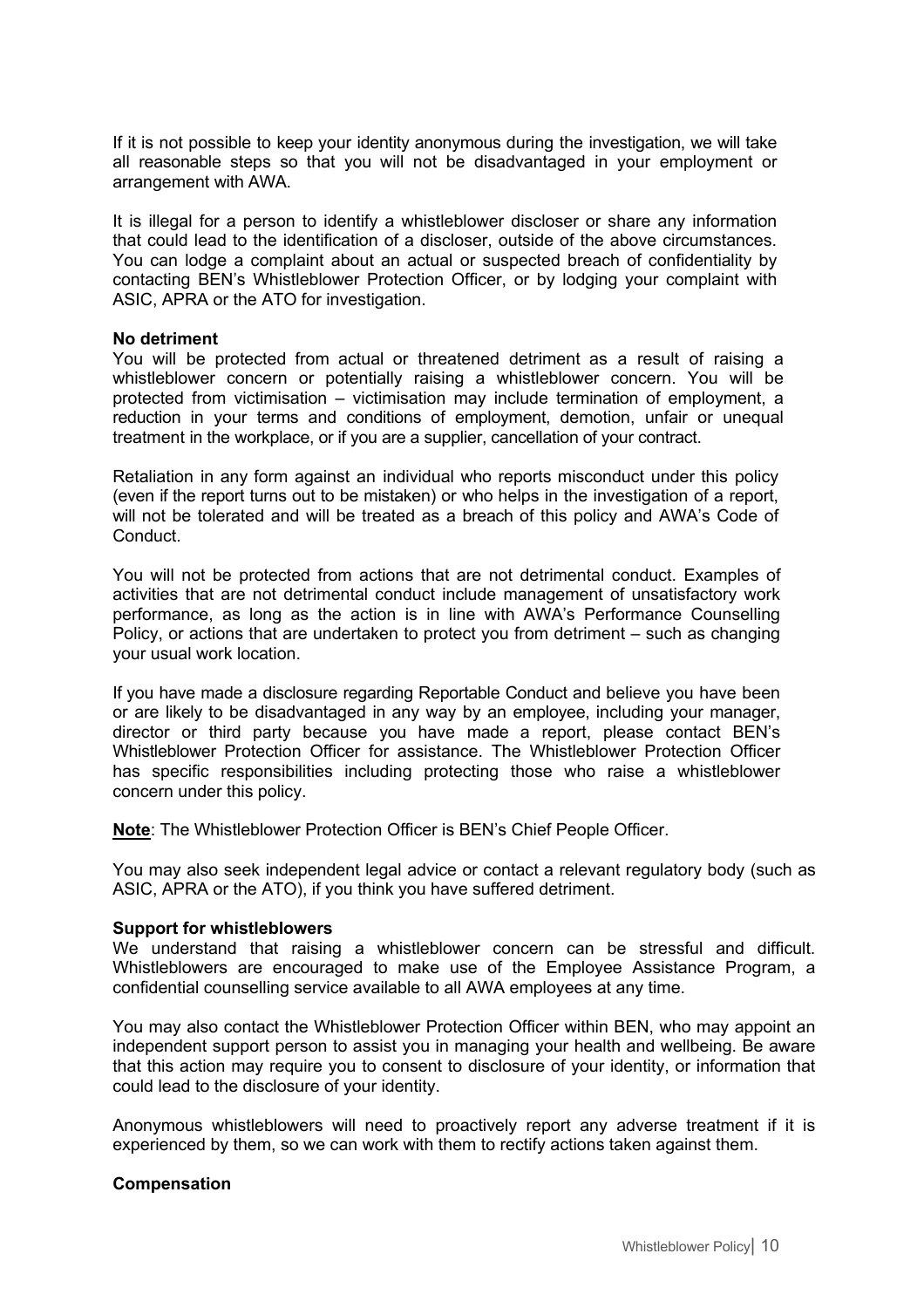You, or any other staff member or individual, can seek compensation and other remedies through the courts if you believe you have:

- suffered loss, damage or injury because of a whistleblower concern you have raised: and
- reasonable steps to prevent the detrimental conduct that you have experienced were not taken by AWA.

In these circumstances, we encourage you to obtain independent legal advice.

## **How are Implicated Employees Protected?**

#### **Confidentiality**

BEN's Whistleblower Disclosure Coordinator and any investigator must take reasonable steps to protect the confidentiality of the person who is the subject of the report during the assessment and investigation process.

**Note**: This includes through the processes described above in relation to records.

If an investigation does not substantiate the whistleblower concern, the fact that the investigation has been carried out, the results of the investigation, and the identity of the person who is the subject of the report are all to be kept confidential.

#### **Information sharing**

Subject to any privacy, confidentiality and other legal considerations, if the Whistleblower Disclosure Coordinator conducts an investigation or appoints an investigator, or proposes to make an adverse recommendation about a person, the Whistleblower Disclosure Coordinator will make sure that the person who is the subject of the investigation or proposed adverse recommendation:

- is informed of the substance of any allegations;
- is entitled to respond to any allegations;
- has their position or circumstances set out fairly in any report by the Whistleblower Disclosure Coordinator and Investigator; and
- is informed of the outcome of any investigation.

#### **Support for implicated individuals**

We recognise that a person who is the subject of a whistleblower concern should be supported during the handling and investigation of a report. Staff who are the subject of a report are encouraged to make use of the Employee Assistance Program at any time.

They may also contact BEN's Whistleblower Protection Officer, who may appoint an independent support person to assist in managing the employees' health and wellbeing.

#### **Access to the Policy**

This policy will be made available on AWA's website.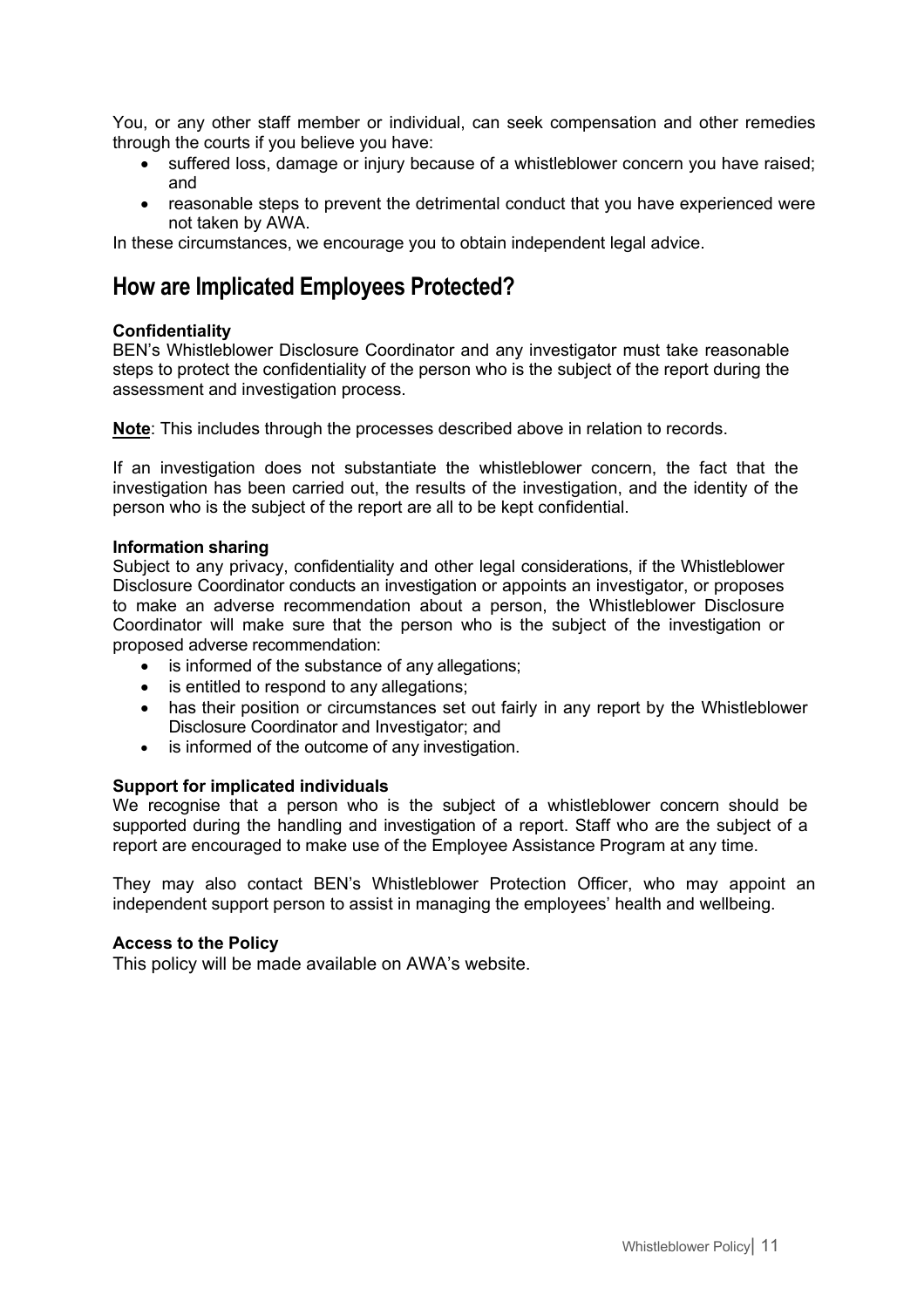# **GOVERNANCE**

# **RELATED DOCUMENTS**

Related AWA policy documents which should be read in conjunction with this policy may include:

- Code of Conduct
- Personal Grievance Policy
- Performance and Misconduct Policy

# **DEFINITIONS**

| <b>APRA</b>                                 | The Australian Prudential Regulation Authority.                                                                                                                                                                                                                                                                                                                                                                      |  |  |  |
|---------------------------------------------|----------------------------------------------------------------------------------------------------------------------------------------------------------------------------------------------------------------------------------------------------------------------------------------------------------------------------------------------------------------------------------------------------------------------|--|--|--|
| <b>ASIC</b>                                 | The Australian Securities & Investments Commission.                                                                                                                                                                                                                                                                                                                                                                  |  |  |  |
| <b>Bendigo &amp; Adelaide Bank</b><br>/ BEN | Bendigo and Adelaide Bank Limited (ACN 068 049 178).                                                                                                                                                                                                                                                                                                                                                                 |  |  |  |
| <b>Eligible Recipient</b>                   | An individual who can receive a protected disclosure.                                                                                                                                                                                                                                                                                                                                                                |  |  |  |
| <b>Eligible Whistleblower</b>               | An individual to whom the whistleblower protections apply.<br>Note: See RG 270.43–RG 270.44 and s1317AAA of the Corporations Act.<br>Also see s14ZZU of the Taxation Administration Act.                                                                                                                                                                                                                             |  |  |  |
| <b>Emergency Disclosure</b>                 | The disclosure of information to a journalist or<br>parliamentarian, where the discloser has reasonable grounds<br>to believe that the information concerns a substantial and<br>imminent danger to the health or safety of one or more<br>persons or to the natural environment.<br>Note: The disclosure must meet a number of other criteria to qualify. See<br>RG 270.76 and s1317AAD(2) of the Corporations Act. |  |  |  |
| <b>Public Interest Disclosure</b>           | The disclosure of information to a journalist or a<br>parliamentarian, where the discloser has reasonable grounds<br>to believe that making a further disclosure of the information is<br>in the public interest. The disclosure must meet a number of<br>other criteria to qualify.                                                                                                                                 |  |  |  |
| <b>Reportable Conduct</b>                   | Note: See RG 270.75 and s1317AAD(1) of the Corporations Act.<br>Reportable Conduct includes an activity, conduct or state<br>of affairs that is illegal, unethical or improper. For<br>example:<br>allegation of criminal activity (theft or fraud);<br>unethical behaviour;                                                                                                                                         |  |  |  |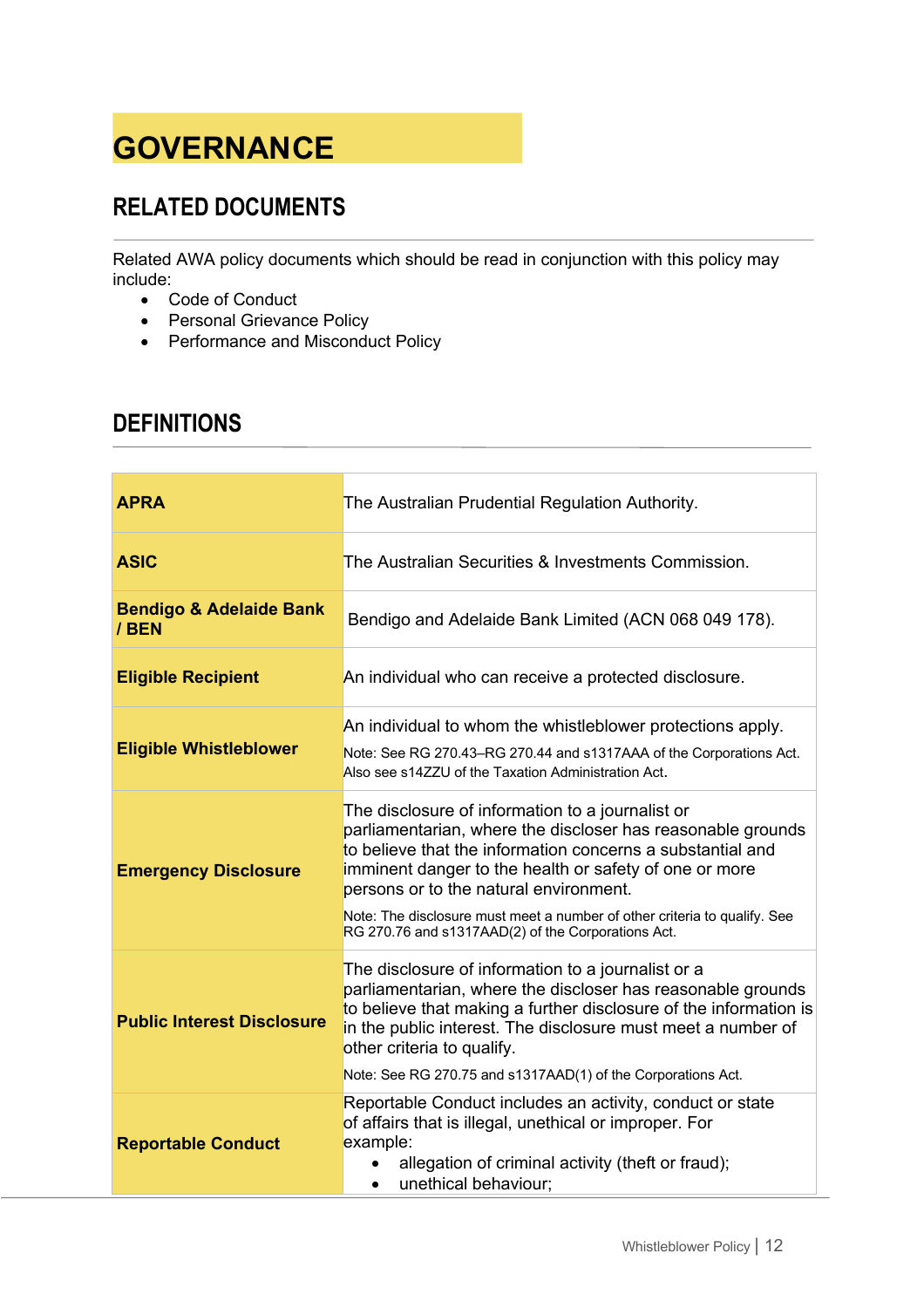|                                          | failure to comply with a legal obligation, including<br>$\bullet$                                                                                                                                                                                                                                     |  |  |  |  |
|------------------------------------------|-------------------------------------------------------------------------------------------------------------------------------------------------------------------------------------------------------------------------------------------------------------------------------------------------------|--|--|--|--|
|                                          | taxation obligations;<br>significant breaches AWA's Code of Conduct, any<br>$\bullet$<br>other BEN policy, or any policy adopted AWA;<br>breaking any law administered by ASIC, APRA or the<br>$\bullet$<br>Commonwealth; and<br>activities that represent a danger to the public or the<br>$\bullet$ |  |  |  |  |
|                                          | financial system.                                                                                                                                                                                                                                                                                     |  |  |  |  |
|                                          | BEN Whistleblower Disclosure Coordinators play a key role<br>in the Whistleblower Program. These roles are located in the<br>BEN Financial Crime Risk, People & Culture and Corporate<br>Secretariat teams. These roles are responsible for the<br>following:                                         |  |  |  |  |
| Whistleblower                            | Provide advice and assistance to people on the<br>$\bullet$                                                                                                                                                                                                                                           |  |  |  |  |
| <b>Disclosure</b><br><b>Coordinators</b> | process for reporting concerns.<br>Primary contact point for receiving any reports of<br>$\bullet$                                                                                                                                                                                                    |  |  |  |  |
|                                          | concerns referred to them relevant to their area within                                                                                                                                                                                                                                               |  |  |  |  |
| <b>BEN Financial Crime</b>               | the business.                                                                                                                                                                                                                                                                                         |  |  |  |  |
| <b>Risk</b>                              | Receive notification of reports from the BEN<br>$\bullet$                                                                                                                                                                                                                                             |  |  |  |  |
| - Head of Financial<br><b>Crimes</b>     | Whistleblower Service.<br>Service their area within the business.<br>$\bullet$                                                                                                                                                                                                                        |  |  |  |  |
| - Manager Internal                       | Impartially assess each report referred to them,<br>$\bullet$                                                                                                                                                                                                                                         |  |  |  |  |
| Investigations                           | including deciding whether an investigation is                                                                                                                                                                                                                                                        |  |  |  |  |
|                                          | warranted.                                                                                                                                                                                                                                                                                            |  |  |  |  |
| <b>BEN People and</b><br><b>Culture</b>  | Provide protection to a person reporting a concern<br>$\bullet$                                                                                                                                                                                                                                       |  |  |  |  |
| - Senior Manager                         | (e.g. in relation to confidentiality and record<br>management, the welfare of the person and keeping                                                                                                                                                                                                  |  |  |  |  |
| <b>Employee Relations</b>                | the person informed).                                                                                                                                                                                                                                                                                 |  |  |  |  |
| - Employee Relations                     | If the BEN Whistleblower Service received the<br>$\bullet$                                                                                                                                                                                                                                            |  |  |  |  |
| <b>Specialist</b>                        | initial report, provide regular status reports to the                                                                                                                                                                                                                                                 |  |  |  |  |
| <b>BEN Corporate</b>                     | <b>BEN Whistleblower Service to enable</b>                                                                                                                                                                                                                                                            |  |  |  |  |
| <b>Secretariat</b>                       | communication between the BEN Whistleblower<br>Service and the reporting person, subject to                                                                                                                                                                                                           |  |  |  |  |
| - Company Secretary                      | privacy, confidentiality and other legal                                                                                                                                                                                                                                                              |  |  |  |  |
|                                          | considerations.                                                                                                                                                                                                                                                                                       |  |  |  |  |
|                                          | If necessary, seek assistance of specialist advisers                                                                                                                                                                                                                                                  |  |  |  |  |
|                                          | as required such as BEN People and Culture staff,                                                                                                                                                                                                                                                     |  |  |  |  |
|                                          | the police, legal and forensics advisers.                                                                                                                                                                                                                                                             |  |  |  |  |
|                                          | The Whistleblower Protection Officer at Bendigo & Adelaide                                                                                                                                                                                                                                            |  |  |  |  |
|                                          | Bank is the Chief People Officer. This role is responsible for                                                                                                                                                                                                                                        |  |  |  |  |
|                                          | the following:                                                                                                                                                                                                                                                                                        |  |  |  |  |
|                                          | Oversight of the protection of any person who reports<br>a concern.                                                                                                                                                                                                                                   |  |  |  |  |
| <b>Whistleblower Protection</b>          | Promote a culture that encourages open and                                                                                                                                                                                                                                                            |  |  |  |  |
| <b>Officer</b>                           | confidential reporting of concerns.                                                                                                                                                                                                                                                                   |  |  |  |  |
|                                          | Ensure there is staff and third-party awareness of<br>$\bullet$                                                                                                                                                                                                                                       |  |  |  |  |
| <b>BEN Chief People Officer</b>          | the policy, its requirements and protections.                                                                                                                                                                                                                                                         |  |  |  |  |
|                                          | Oversight of the effective functioning of the<br>$\bullet$<br>Bendigo & Adelaide Bank Whistleblower Policy,                                                                                                                                                                                           |  |  |  |  |
|                                          | including chairing the Concerns Committee.                                                                                                                                                                                                                                                            |  |  |  |  |
|                                          | Make related recommendations to the Bendigo &<br>٠                                                                                                                                                                                                                                                    |  |  |  |  |
|                                          | Adelaide Bank Executive Committee and Board                                                                                                                                                                                                                                                           |  |  |  |  |